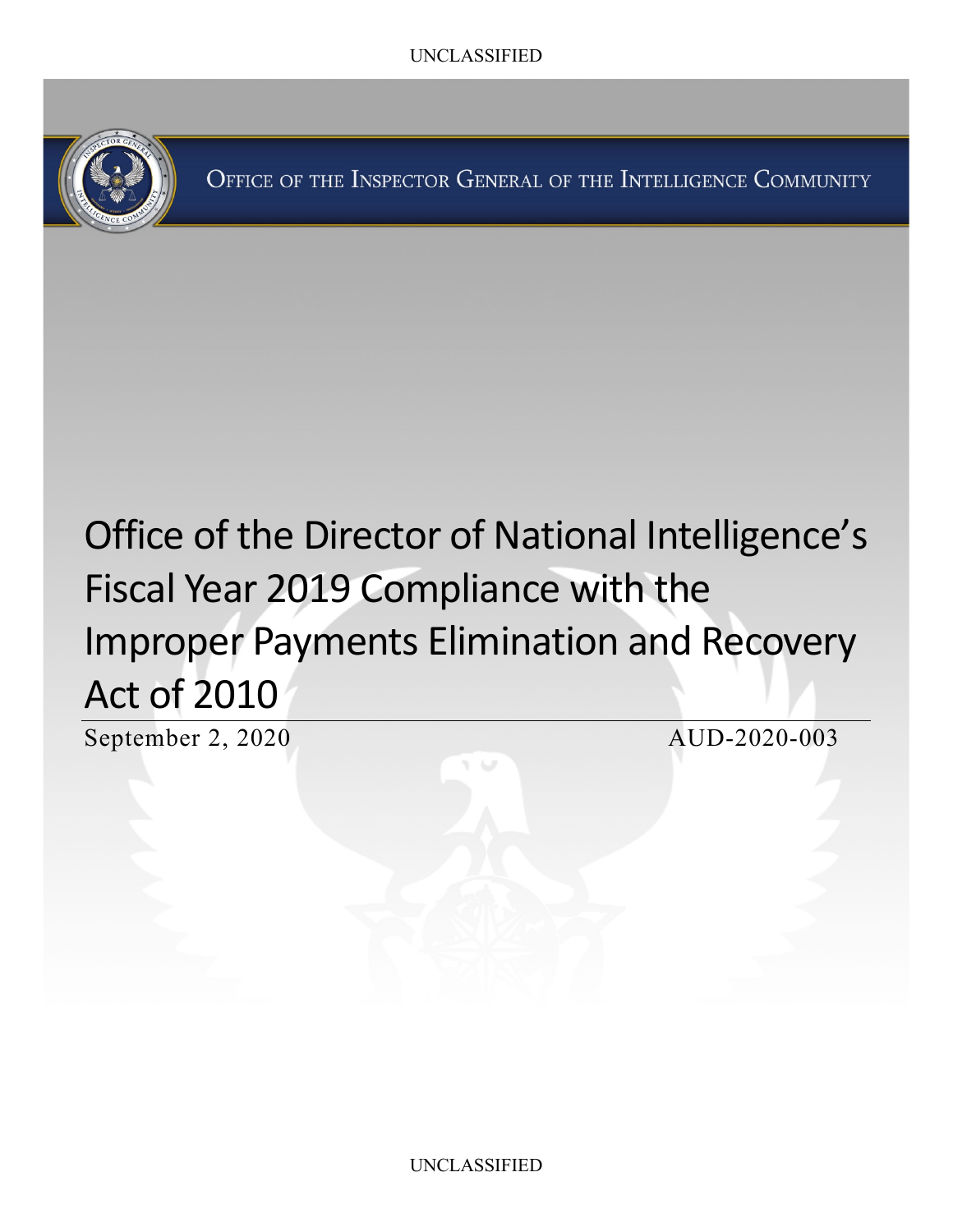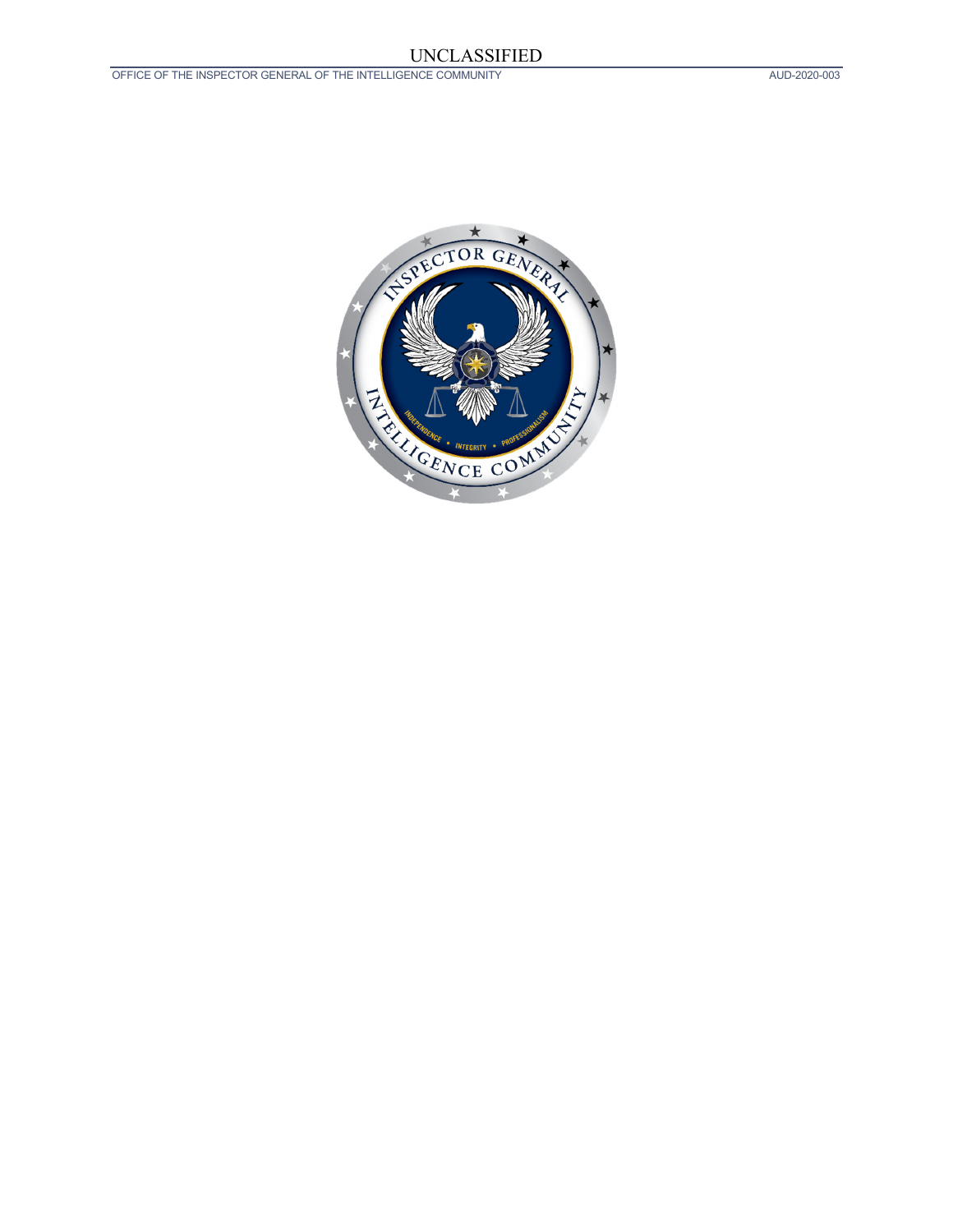OFFICE OF THE INSPECTOR GENERAL OF THE INTELLIGENCE COMMUNITY

## **TABLE OF CONTENTS**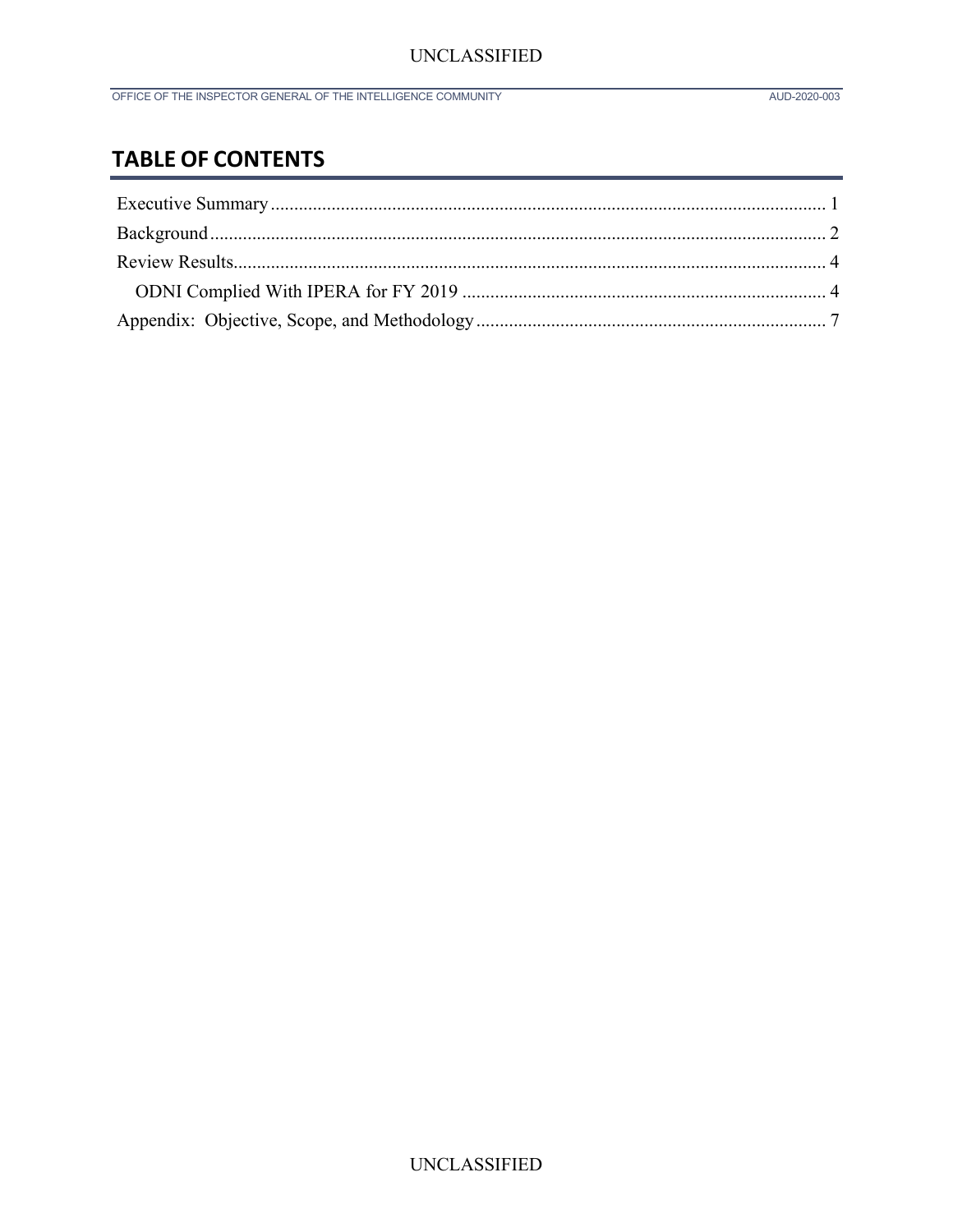OFFICE OF THE INSPECTOR GENERAL OF THE INTELLIGENCE COMMUNITY AUD-2020-003

#### **EXECUTIVE SUMMARY**

The objective of this review was to determine whether the Office of the Director of National Intelligence (ODNI) complied with Improper Payments Elimination and Recovery Act of 2010 (IPERA) requirements for Fiscal Year (FY) 2019.

IPERA directs agencies to perform risk assessments of programs and activities to identify those that may be susceptible to significant improper payments. When an agency identifies a program or activity that is susceptible to significant improper payments, the agency must estimate the amount of improper payments, and report the improper payment estimates, actions taken to reduce improper payments, and improper payment rates of each program or activity in the materials accompanying the agency's annual financial statement. IPERA also directs agencies to conduct recovery audits—also known as payment recapture audits—for each program and activity that expends \$1 million or more annually, if conducting such audits would be cost effective.

ODNI complied with IPERA for FY 2019. ODNI published its FY 2019 Agency Financial Report on November 15, 2019, and posted the report on its internal website. In FY 2019, the first year of ODNI's risk assessment cycle, ODNI tested controls for its payment activities and determined that its programs and activities were not susceptible to significant improper payments as defined by the Office of Management and Budget. Based on this determination, ODNI was not required to prepare or report improper payment estimates, corrective action plans, reduction targets, or improper payment rates for its programs and activities. As required by IPERA, ODNI provided support for its determination that conducting payment recapture audits would not be cost effective.

 We made one observation, but did not make a recommendation, that invalid travel claims were not always identified and overpayments were not always consistently addressed.

Kaun & 6no

Karen J. Goff Acting Assistant Inspector General for Audit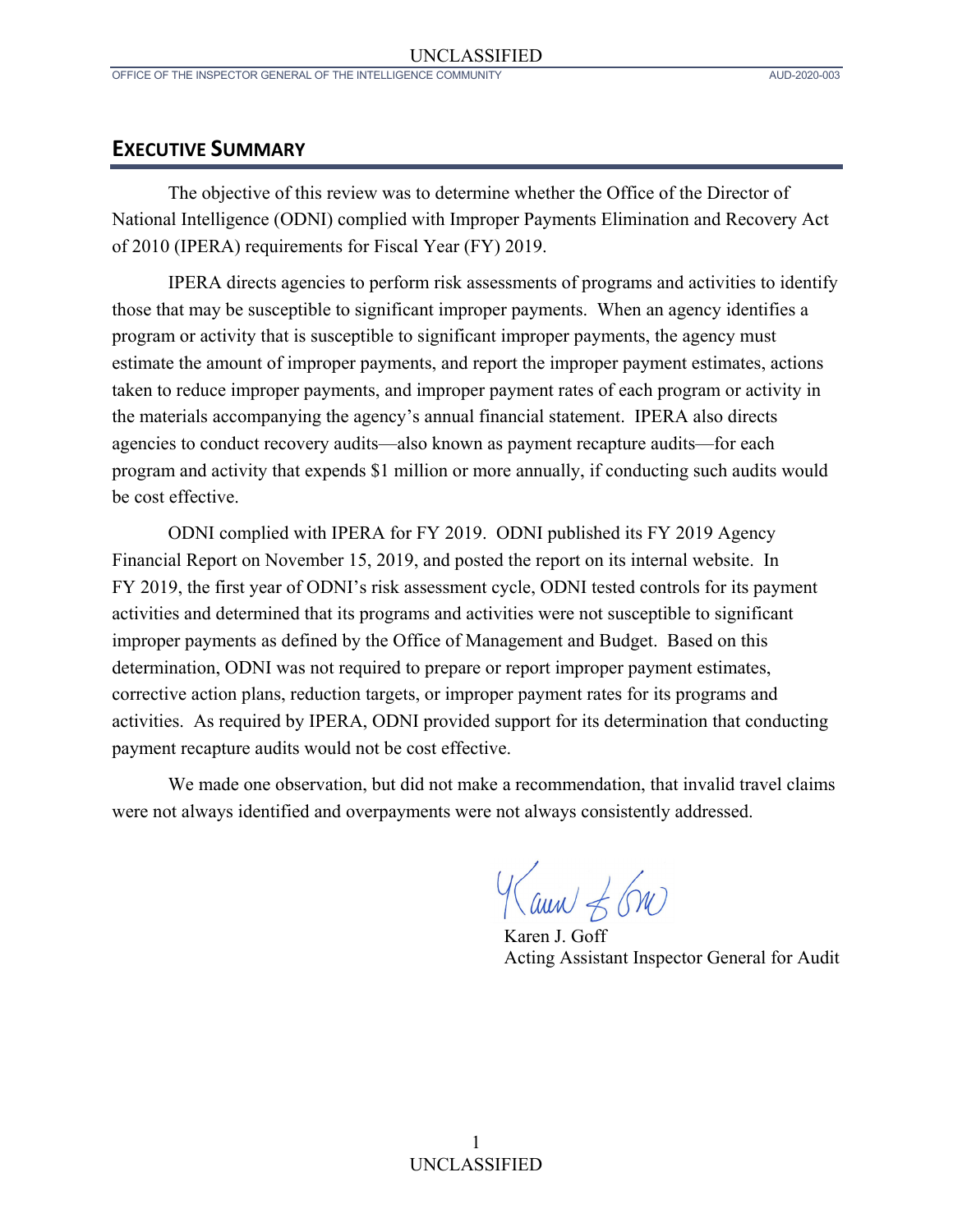#### **BACKGROUND**

1

The Improper Payments Elimination and Recovery Act of 2010 (IPERA)<sup>1</sup> directs agencies to perform risk assessments of programs and activities to identify those that may be susceptible to significant improper payments.<sup>2</sup> When an agency identifies a program or activity that is susceptible to significant improper payments, the agency must estimate the amount of improper payments, and report the estimates, actions taken to reduce improper payments, and improper payment rates of each program or activity in the materials accompanying the agency's annual financial statement. IPERA also directs agencies to conduct recovery audits—also known as payment recapture audits—for each program and activity that expends \$1 million or more annually, if conducting such audits would be cost effective. In 2013, the Improper Payments Elimination and Recovery Improvement Act (IPERIA)<sup>3</sup> amended the definition of payments to include payments to federal employees, including salary, travel expenses, and other employee payments.

IPERA defines a "payment" as a transfer of federal funds to any non-federal person or entity, or federal employee. An "improper payment" is defined as a payment that:

- should not have been made or that was made in an incorrect amount under statutory, contractual, administrative, or other legally applicable requirements, including overpayments and underpayments made to an eligible recipient;
- was made to an ineligible recipient, for an ineligible good or service, or for goods or services not received; or
- was made without sufficient documentation.

Guidance for implementing IPERA is contained in Office of Management and Budget (OMB) Circular No. A-123, Appendix C, *Requirements for Payment Integrity Improvement* (June 2018).

OMB Circular No. A-123, Appendix C, requires inspectors general to review reporting that is included in their agency's annual Agency Financial Report (AFR) to determine compliance with IPERA. The review must be completed within 180 days of the publication of the AFR. An agency is considered to be compliant with IPERA when it has:

<sup>&</sup>lt;sup>1</sup> Improper Payments Elimination and Recovery Act of 2010, Pub. Law No. 111-204 (July 2010).

<sup>2</sup> Office of Management and Budget Circular No. A-123, Appendix C, *Requirements for Payment Integrity Improvement,* defines "significant improper payment" as gross annual improper payments (i.e., the total amount of overpayments and underpayments) in the program exceeding (1) 1.5 percent of program outlays and \$10 million of all program or activity payments made during the fiscal year or (2) 100 million, regardless of the improper payment percentage of total program outlays (June 2018).

<sup>&</sup>lt;sup>3</sup> Improper Payments Elimination and Recovery Improvement Act of 2012, Pub. Law No. 112-248 (January 2013).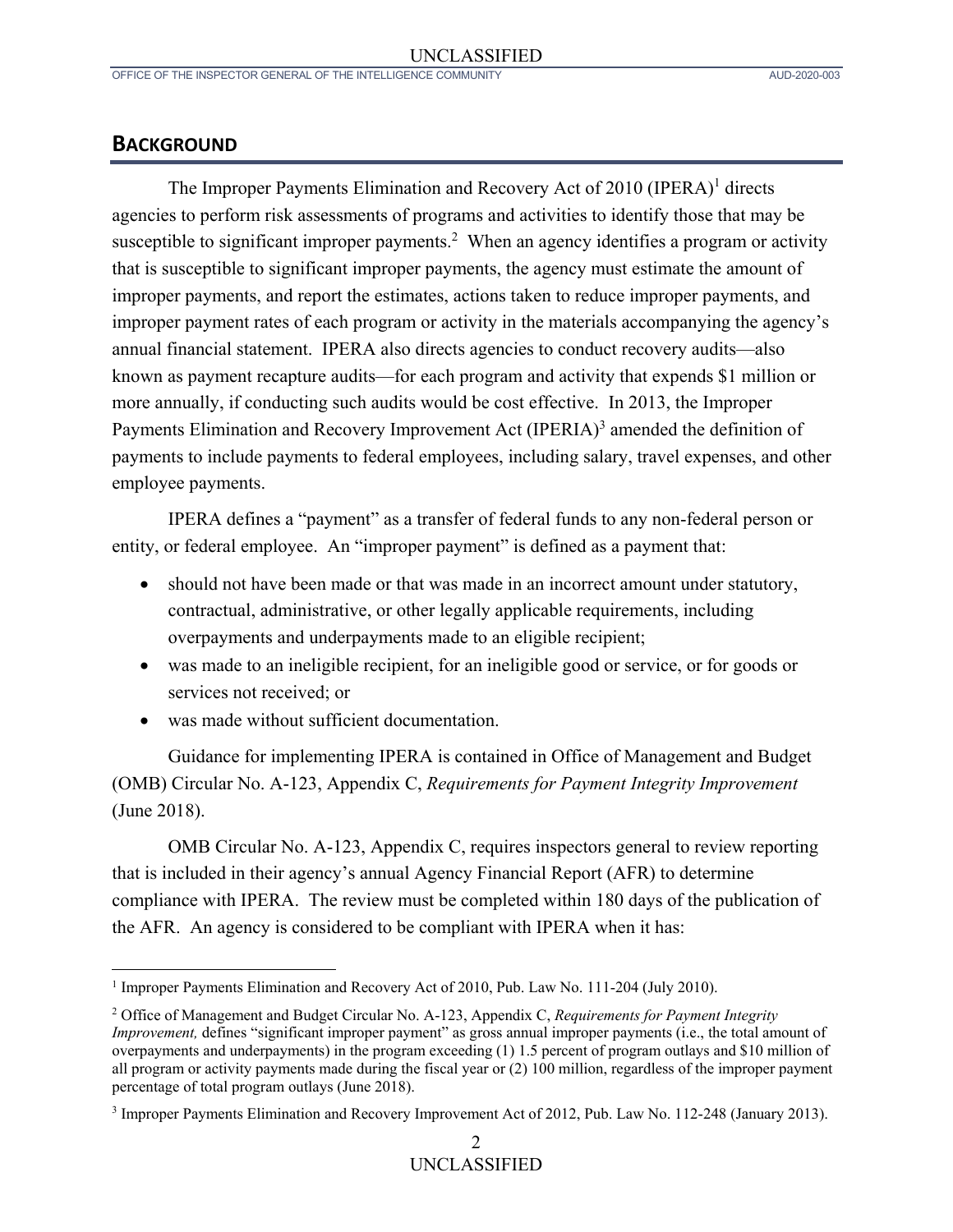- published an AFR for the most recent fiscal year and posted that report and any accompanying materials required by OMB on the agency website;
- conducted a program-specific risk assessment for each program or activity;
- published improper payment estimates for all programs and activities identified as susceptible to significant improper payments;
- published programmatic corrective action plans in the AFR for all programs and activities that are susceptible to significant improper payments;
- published and met annual reduction targets for each program assessed to be at risk and for which improper payments have been estimated; and
- reported an improper payment rate of less than 10 percent for each program and activity for which an improper payment estimate was obtained and published in the AFR.

The Financial Operations (FIN OPS) group within the Office of the Director of National Intelligence's (ODNI's) Chief Financial Executive (CFE) office is responsible for the ODNI Internal Control Program under the Federal Manager's Financial Integrity Act<sup>4</sup> and OMB Circular No. A-123. The FIN OPS group performs the annual risk assessment of ODNI's payment activities.

 $\overline{a}$ 

<sup>4</sup> Federal Managers Financial Integrity Act of 1982, Pub. Law No. 97-255 (September 1982).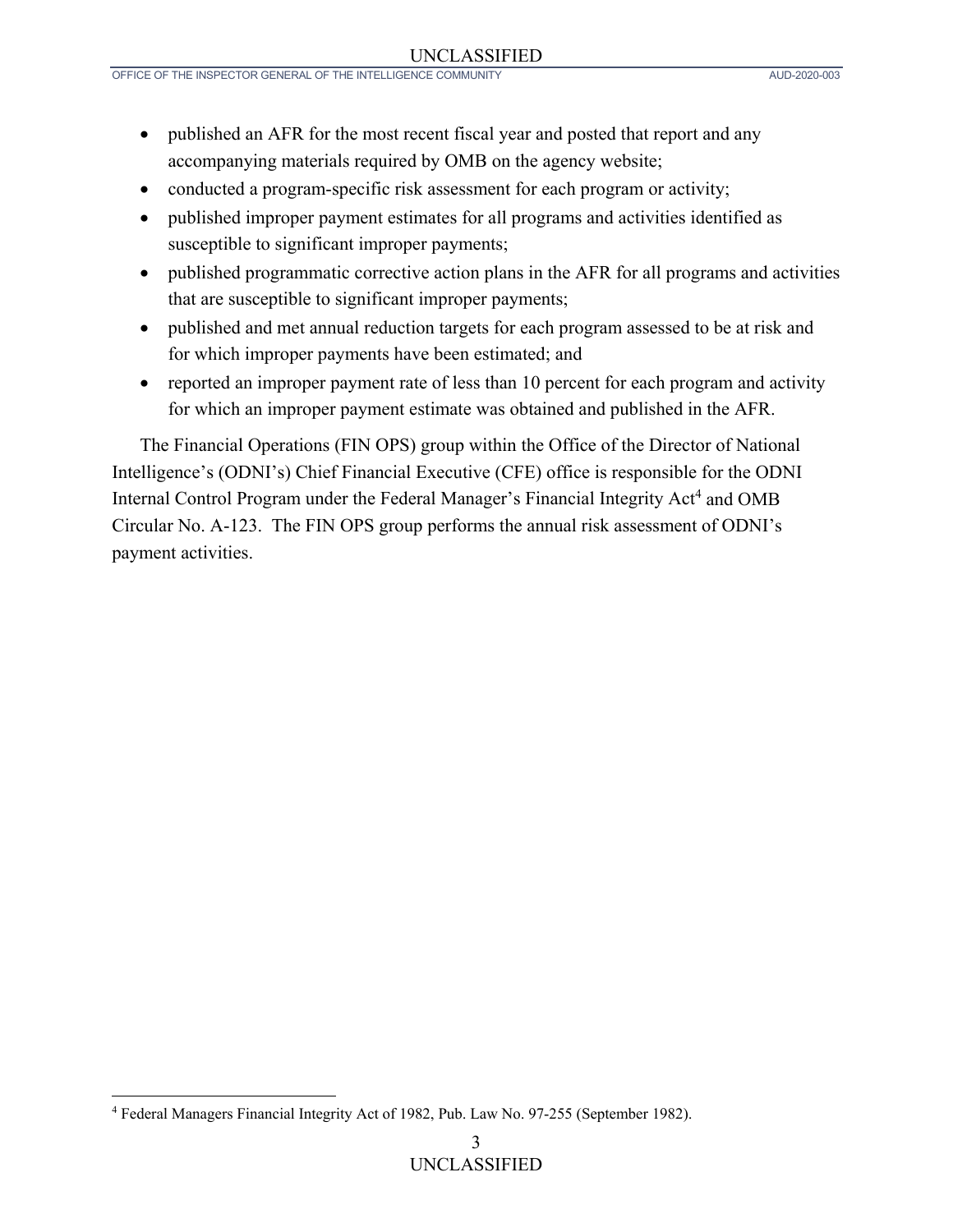#### **REVIEW RESULTS**

1

#### **ODNI COMPLIED WITH IPERA FOR FY 2019**

*ODNI Published its AFR.* ODNI complied with the requirements of IPERA for Fiscal Year (FY) 2019. ODNI published its FY 2019 AFR on November 15, 2019, and posted the report on its internal classified network for persons having the necessary security clearances and access. ODNI's AFR is a classified document and cannot be posted on ODNI's external website. The Office of Inspector General of the Intelligence Community (IC IG) verified that the AFR included the reporting required by IPERA.

*ODNI Conducted Risk Assessments.* OMB Circular No. A-123, Appendix C, allows agencies to perform risk assessments every three years if the agencies' programs are deemed to be of low risk for significant improper payments and if there are no significant increases in funding or changes in legislation. ODNI performs its risk assessments over a three-year period, conducting a portion of the assessment each year on an alternating cycle. During the first year of the three-year cycle, ODNI reviews five of ODNI's six payment activities: (1) employee reimbursements; (2) payroll; (3) simplified acquisition and charge card purchases; (4) travel transactions; and (5) other miscellaneous activities—also referred to as non-contract payments. During the second year, ODNI reviews the sixth payment activity: contract vendor payments. During the third year of the cycle, ODNI tests key payment controls. For FY 2019, ODNI is in its first year of the cycle. ODNI determined through its testing of payments that the risk remained low for all non-contract payment activities.

To perform the risk assessment, FIN OPS statistically selected payment transactions to test, reviewed supporting documentation, recorded the results of its tests, and made a determination about the level of risk.<sup>5</sup> FIN OPS's review of three of the five payments activities revealed improper payments. However, the total dollars of improper payments were considerably less than the OMB definition of a "significant" improper payment.

We verified the accuracy of FIN OPS results by reviewing some of the statistically selected payment transactions. We concluded that ODNI appropriately performed testing of its payment activities and agreed that ODNI is operating at low risk for making improper, noncontract payments.

However, during our review, we observed several instances where invalid travel claims were not identified and overpayments were not consistently addressed. Although these instances

<sup>&</sup>lt;sup>5</sup> Statistical sampling is a limited number of observations selected from a population on a random basis, which yield generalizations about the population.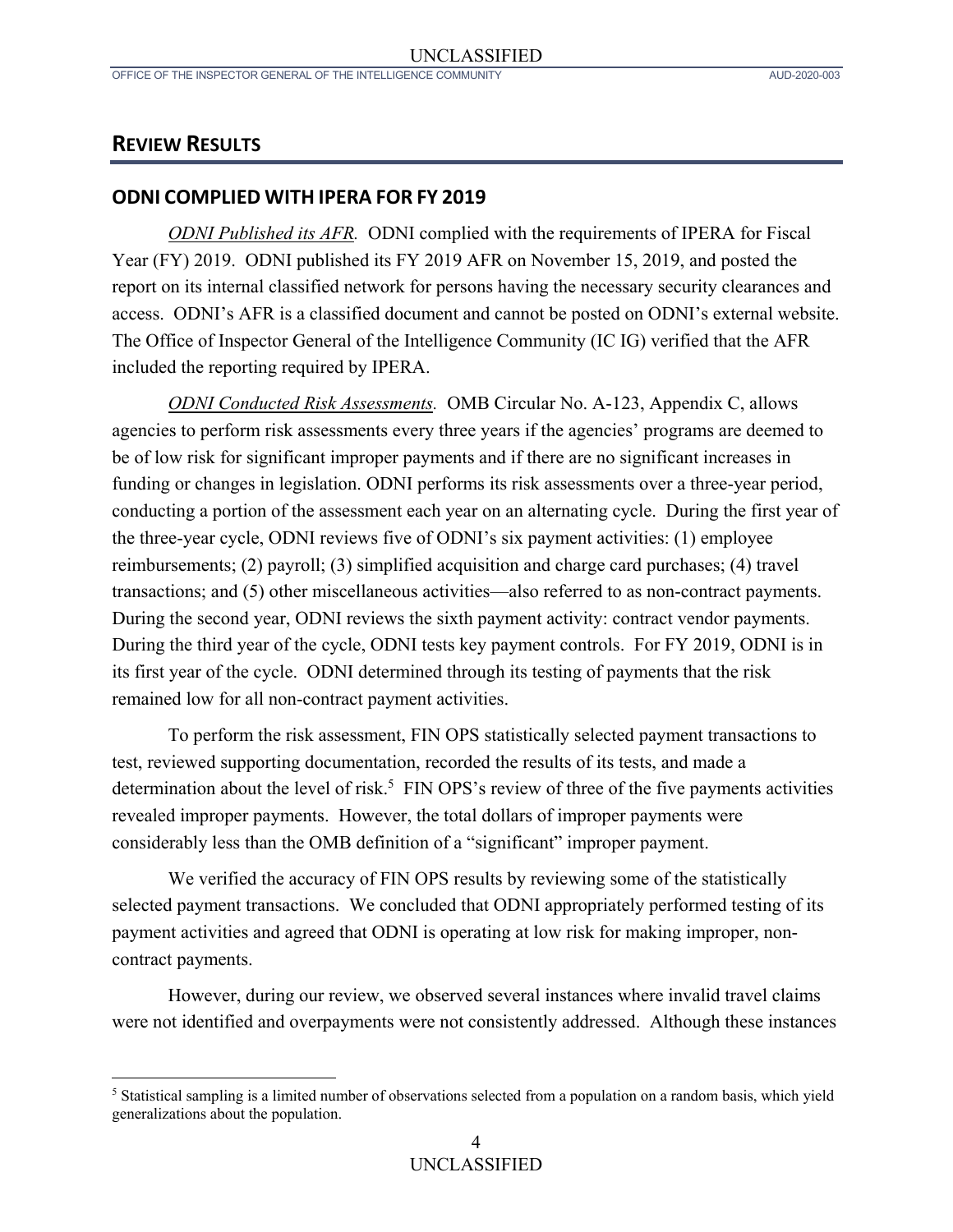were not significant, they could be indicative of ineffective internal controls, and we have brought it to management's attention as an observation.

#### **Observation**

**Four travel transactions tested by FIN OPS showed that ODNI paid for invalid claims. The Federal Travel Regulation requires that travelers reduce the meal and incidental rate when attending conferences that include the cost of meals as part of the registration fee.6 When the travel vouchers were processed for payment, the approving official did not identify the invalid claims and the travelers were over paid resulting in an improper payment. The processing of invalid claims may be indicative of ineffective internal controls within ODNI. IC IG audit report,** *Office of the Director of National Intelligence's Government Travel Card Program* **(July 2020), identified other invalid travel claims paid by ODNI. Although FIN OPS identified four invalid claims from the sample transactions reviewed that resulted in overpayments when performing ODNI's risk assessment, it did not consistently address those overpayments. For two overpayments, FIN OPS requested the travelers reimburse the government and, in both cases, the travelers submitted reimbursements. The overpayments were resolved. For the third overpayment, FIN OPS assessed the payment as improper but did not request the traveler to reimburse the government. For the fourth overpayment, FIN OPS assessed the payment as improper but did not include the amount in its reporting of improper payments or request the traveler to reimburse the government.** 

**Controls to identify invalid claims and prevent their processing and payment are essential to reducing the occurrence of improper payments and the risk of fraud, waste, abuse, and mismanagement.** 

*Certain OMB Requirements for IPERA Were Not Applicable.* Because ODNI determined that none of its programs and activities were susceptible to significant improper payments, there was no requirement to prepare or report improper payment estimates, corrective action plans, reduction targets, or improper payment rates of its programs of activities. OMB Circular No. A-123, Appendix C, requires a statistically valid estimate of the annual amount of improper

 $\overline{a}$ 

<sup>6</sup> Federal Travel Regulation, Conference Attendees, §301-74.21 (November 2019).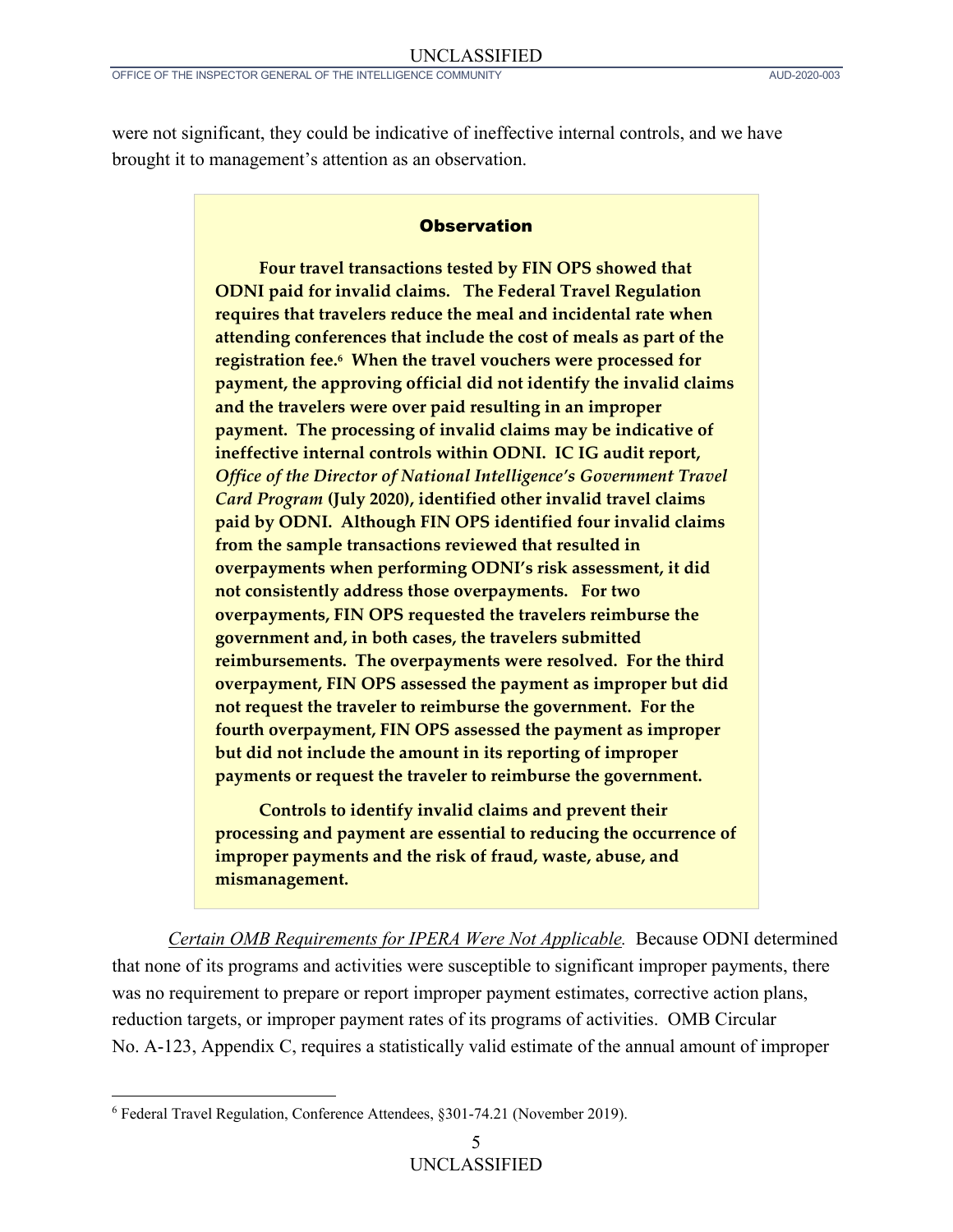payments and additional requirements only for those programs and activities susceptible to significant improper payments.

*ODNI Has Documented That Recapture Audits Were Not Cost Effective*. ODNI determined that payment recapture audits would not be cost effective and provided its justification to OMB and the IC IG. IPERA requires agencies to conduct recapture audits on programs and activities that expend \$1 million or more annually, if conducting such audits would be cost effective. If an agency determines that payment recapture audits are not cost effective, it must notify OMB and the agency's inspector general and provide the analysis used by the agency to reach that conclusion. Based on its 2019 risk assessments, ODNI concluded, and notified OMB and the IC IG that payment recapture audits would not be cost effective.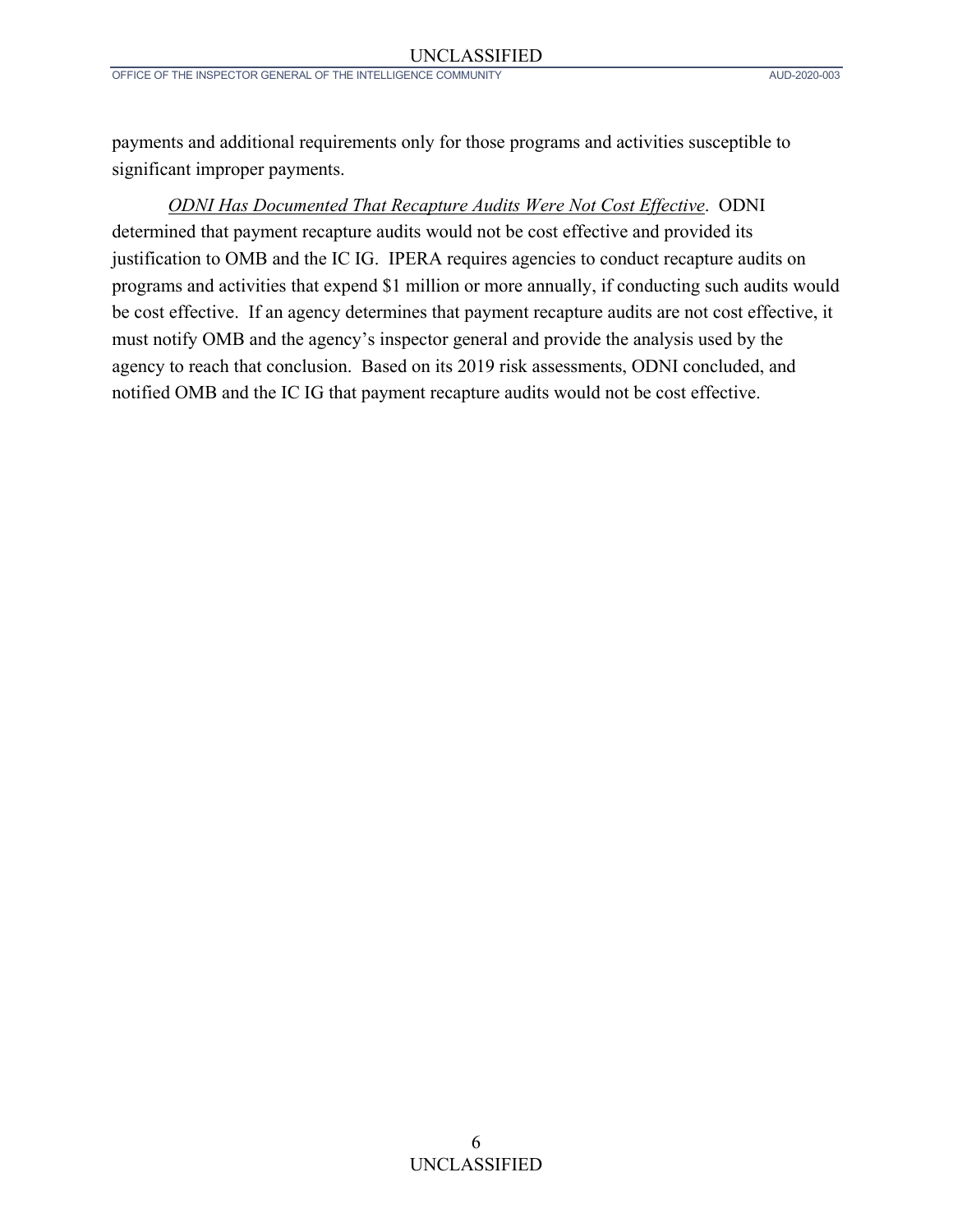#### **APPENDIX: OBJECTIVE, SCOPE, AND METHODOLOGY**

We reviewed ODNI's Fiscal Year (FY) 2019 improper payments reporting as required by the Improper Payments Elimination and Recovery Act of 2010 (IPERA).<sup>7</sup> The objective of the review was to determine whether the Office of the Director of National Intelligence (ODNI) had complied with IPERA requirements for FY 2019.

To accomplish the review objective, we:

 $\overline{a}$ 

- identified and reviewed applicable U.S. laws, Office of Management and Budget guidance, and ODNI policies and procedures related to improper payment reporting;
- reviewed ODNI's FY 2019 Agency Financial Report to verify compliance with IPERA requirements;
- interviewed appropriate ODNI officers responsible for the ODNI's Internal Control Program and reviewed documentation regarding the implementation of IPERA requirements;
- reviewed ODNI's risk assessment methodology to assess the adequacy of its approach;
- reviewed documentation (e.g., statistical sampling determinations, test summaries, and test results) supporting ODNI's FY 2019 testing of payment activities and interviewed Financial Operations personnel to determine the adequacy of the process for assessing risk;
- verified the sufficiency of ODNI's FY 2019 testing process by re-performing samples of FIN OPS statistically selected payments, validating the ODNI's test, and assessing the adequacy of supporting documentation.

We conducted this review from February to August 2020 following the *Quality Standards for Inspection and Evaluation* issued by the Council of the Inspectors General on Integrity and Efficiency in January 2012. We believe that the evidence obtained provides a reasonable basis for our findings and conclusions based on our objectives.

Management was not required, nor did they provide comments to a draft of this report.

<sup>7</sup> The Office of Management and Budget (OMB) Circular No. A-123, Appendix C, *Requirements for Payment Integrity Improvement*, calls for an agency Inspector General to complete the IPERA review and submit its final report to OMB by May 15 of the following year. Because of the COVID-19 shut down orders and a paced recovery and reconstitution plan, this review was not completed and submitted to OMB until we could reasonably do so, which was after the required date.